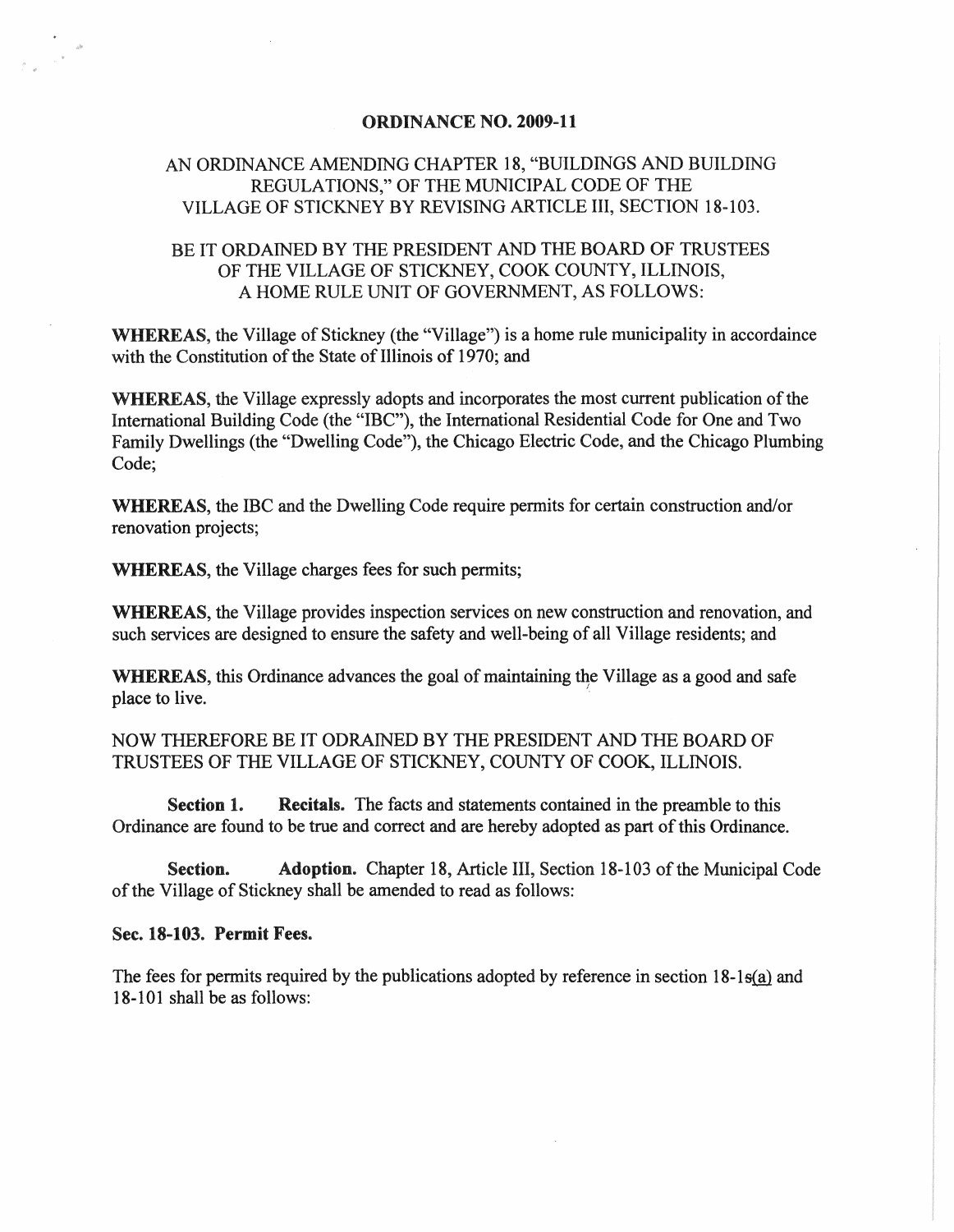## (1) Permit fees

..

*Schedule* 

TABLE INSET:

| Total Valuation (cost of         | Fee                                                                 |
|----------------------------------|---------------------------------------------------------------------|
| certification or installation)   |                                                                     |
| $$100.00$ and less               | No fee, unless inspection required, in which case a \$10.00 fee for |
|                                  | each inspection shall be charged.                                   |
| \$101.00 through \$10,000,000.00 | \$10.00-15.00 per thousand dollars or fraction thereof.             |
| Over \$10,000,000.00             | \$100,000.00 150,000.00 for the first \$10,000,000.00 plus \$5.00   |
|                                  | per each additional thousand dollars or fraction thereof.           |

Permit fees calculated pursuant to this section in the amount of \$500.00 or more shall be deemed to include the fees, if any, required to be paid pursuant to the applicable provisions of Subsection  $(2)$  of this Section, and Aarticles IV, V, and VI and IX of this Cehapter, relating to concrete, roofing, electrical, mechanical, and plumbing, and fence installations.

(2) *Permit Fees for Concrete and Roofing Work.* All concrete work and all roofing work shall have a minimum permit fee of \$25.00

The term "concrete work" as used in this subsection means work involving the laying of cement, asphalt. concrete, or similar material, and includes, but is not limited to, sidewalks. stairs, patios. and garage aprons.

(3) (2) Moving of building or structures. For moving of any building or structure, the fee shall be \$1,000.00. The permit shall state specifically thereon the route to be taken. No variation from such route shall be permitted, except in cases of extreme emergency; or for other good cause shown.

ffi ~ *Double fees authorized* Where work for such a permit is required is started, or proceeded with prior to obtaining such permit, the fees specified in this section shall be doubled; but the payment of such double fee shall not relieve any persons from fully complying with the requirements of all ordinances in the execution of the work nor from any other penalties prescribed in this section.

Section 3. Home Rule. This ordinance is enacted under the Home Rule powers of the Village as set forth in the Constitution and laws of the State of Illinois.

Section 4. Effective Date. This Ordinance shall be in full force and effect after its passage, approval and publication in the manner provided by law.

Section 5. Conflicts. This Ordinance supersedes all ordinances or parts of ordinances directly conflicting with the terms and provisions contained herein, but only to the extent of such conflict.